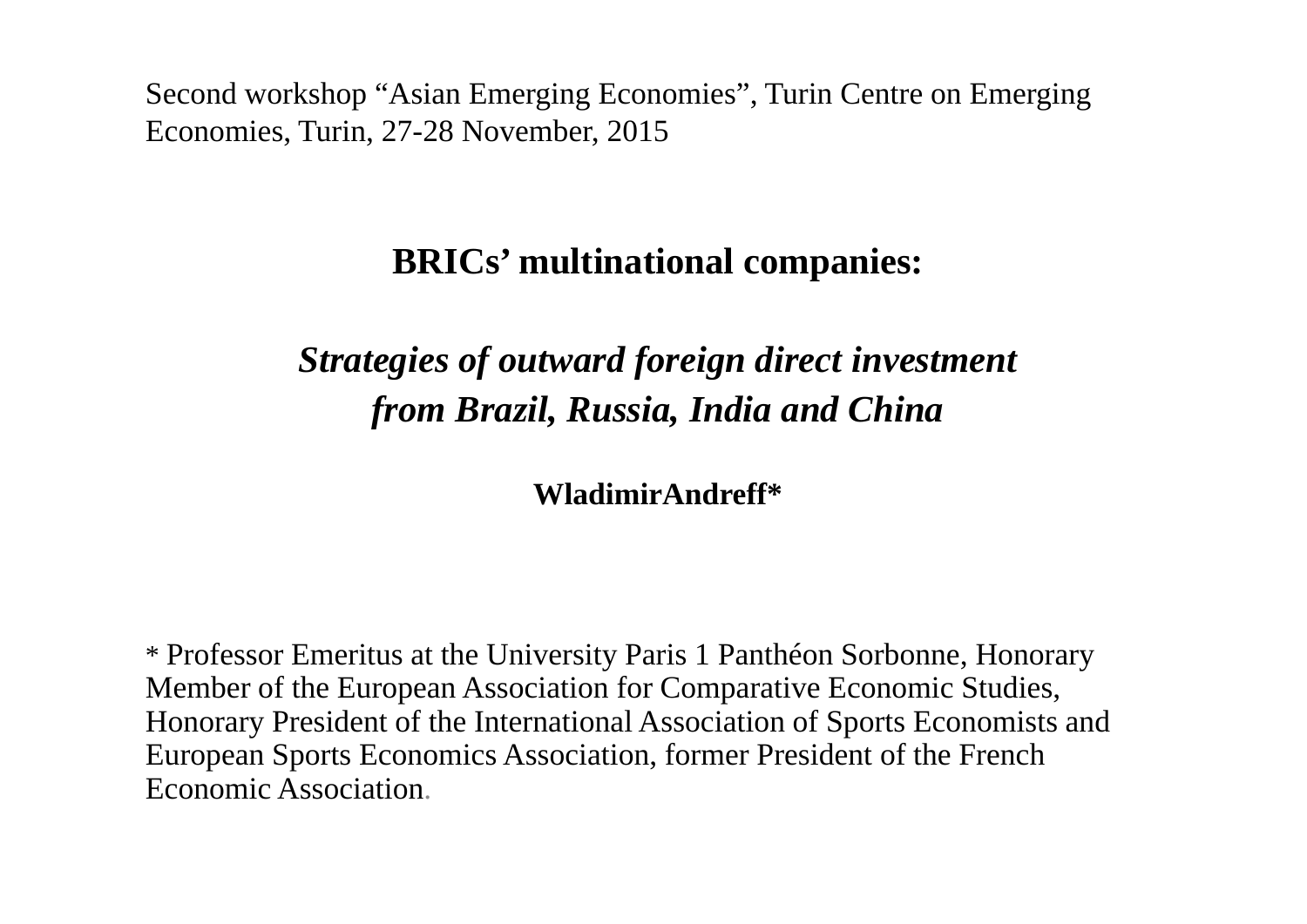The paper presents the final outcome of a comparative research conducted over years:

Andreff W. (2002), The New Multinational Corporations from Transition Countries, *Economic Systems*, 26 (4), 371-379.

Andreff W. (2003a), The Newly Emerging TNCs from Economies in Transition: A Comparison with Third World Outward FDI, *Transnational Corporations*, 12 (2), 73- 118.

Andreff W. (2014), Outward foreign direct investment by Brazilian and Indian multinational companies: comparison with Russian-Chinese multinationals, in S. Balashova & V. Matyushok, eds., *The Trajectory of Growth and Structural Transformation of the World Economy Amid International Instability*, People's Friendship University of Russia, Moscow, 252-297.

Andreff W. (2015), Maturing Strategies of Russian Multinational Companies: Comparison with Chinese Multinationals, in D. Dyker, ed., *Foreign Investment*, in The World Scientific Reference on *Globalisation in Eurasia and the Pacific Rim: Investment, Innovation, Energy, Migration and Development*, Volume 1, London: Imperial College Press/World Scientific,forthcoming.

Andreff W. (2015), Outward foreign direct investment from BRICs countries: comparing strategies of Brazilian, Russian, Indian and Chinese multinational companies, *European Journal of Comparative Economics* (submitted to).

Andreff W. and Balcet G. (2013), Emerging Countries' Multinational Companies Investing in Developed Countries: At Odds with the HOS Paradigm?, *European Journal of Comparative Economics*, 10 (1), 3-26.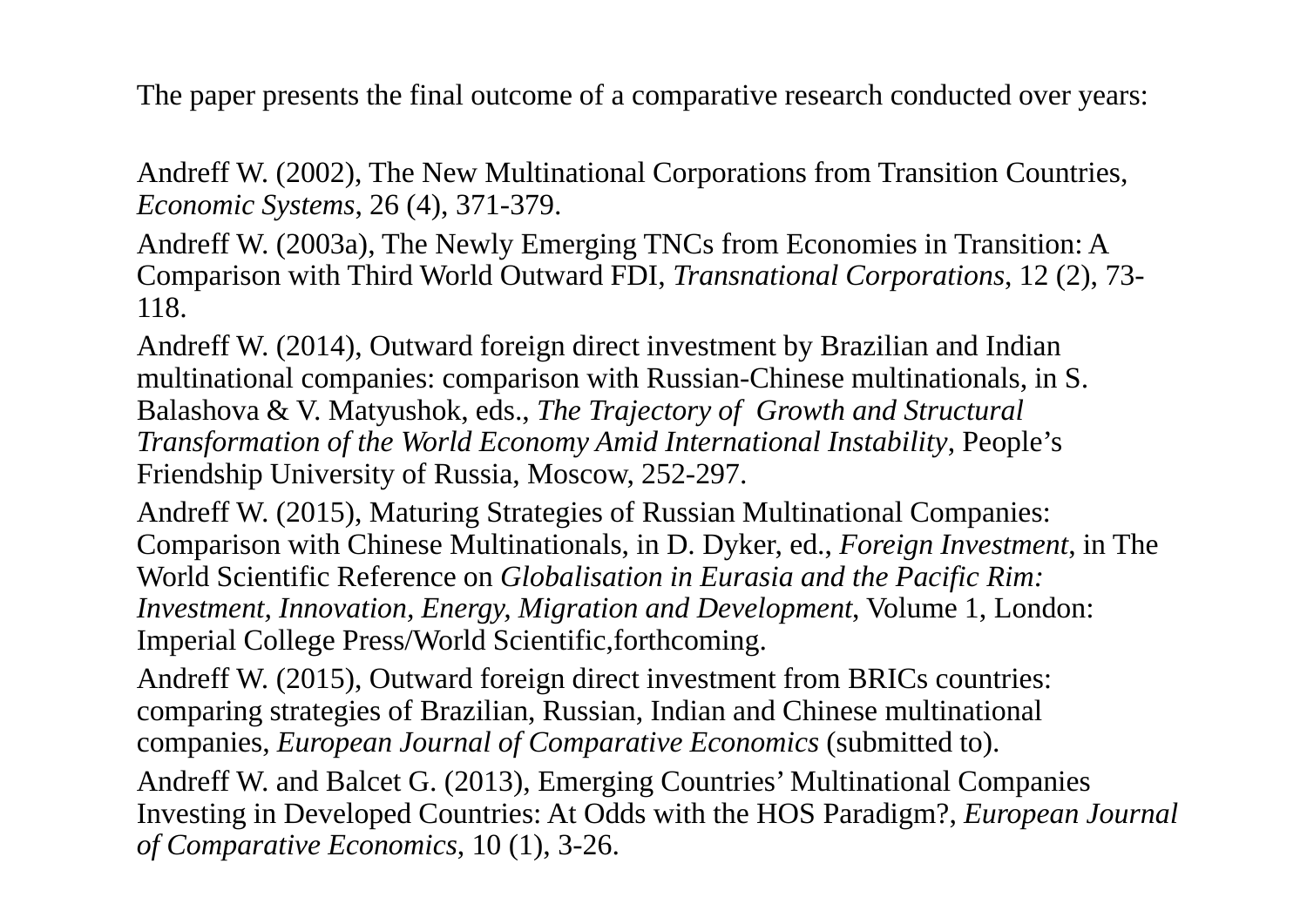Since the underlying papers are very long, but OFDI from the four BRIC countries is studied with exactly the same methodology, the presentation is going to stick to a summarised comparison of the major results through a series of tables…

… after briefly presenting the common background theoretical framework.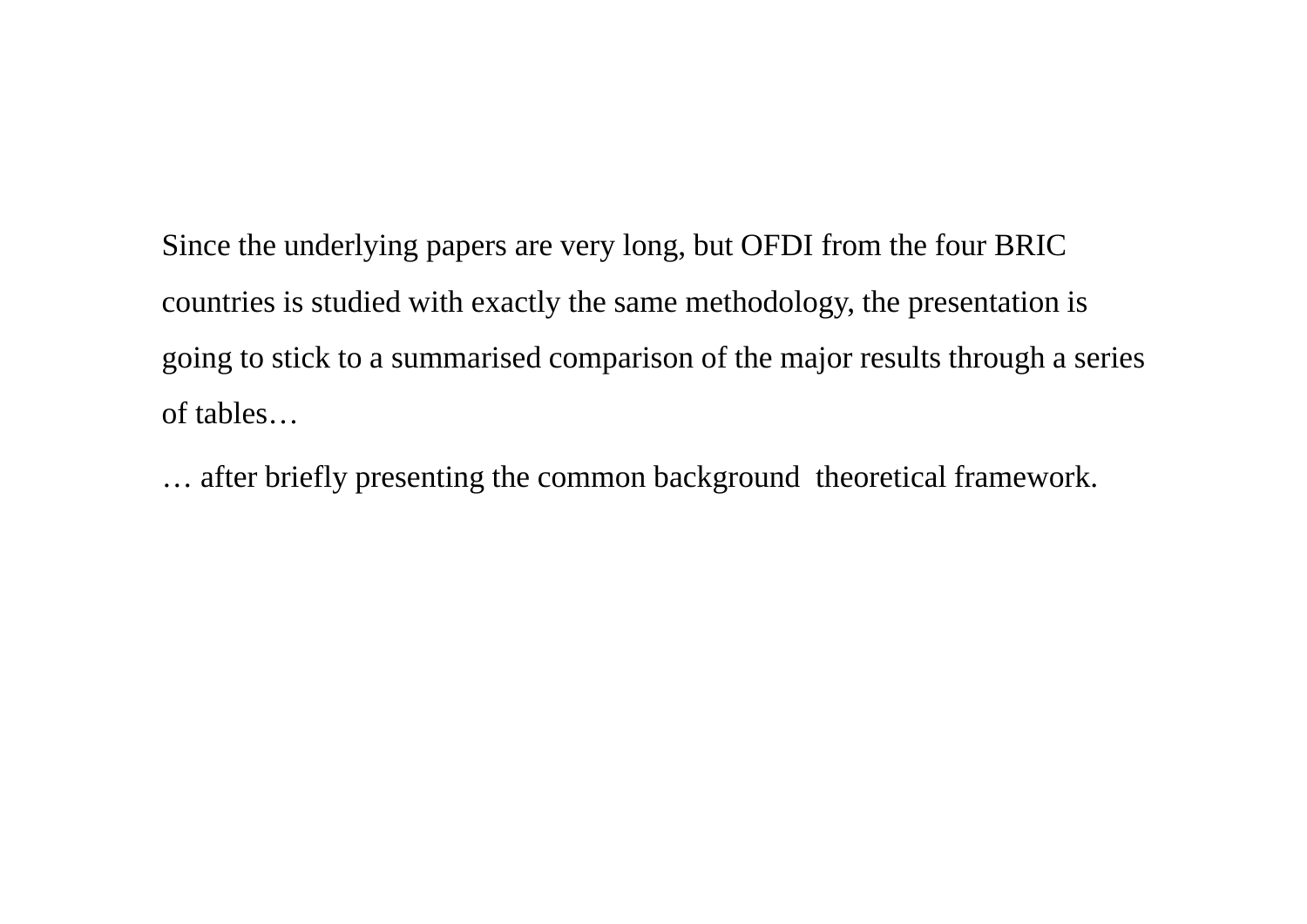#### **Theoretical framework**

*Pull factors* : (or attractiveness factors) that attract and drive inward OFDI in a host country; differentiate host countries and are explanatory variables for the OFDI geographical distribution from the standpoint of a home country.

*Push factors*: are home country-specific related to home market and domestic industrial structure, drivers for a home country substituting OFDI to domestic Investment, and are explanatory variables of OFDI industrial distribution.

In Dunning' IDP model, on the OFDI side, push factors are more significant in the first two stages, pull factors are determinant in the last fourth and fifth stages, while both interplay in the third stage (emerging countries).

Successful econometric testing of push variables in explaining OFDI from developing and transition economies in the 1990s when they were in the IDP second stage – net FDI importer with swifter inward FDI than OFDI (Andreff, 2003).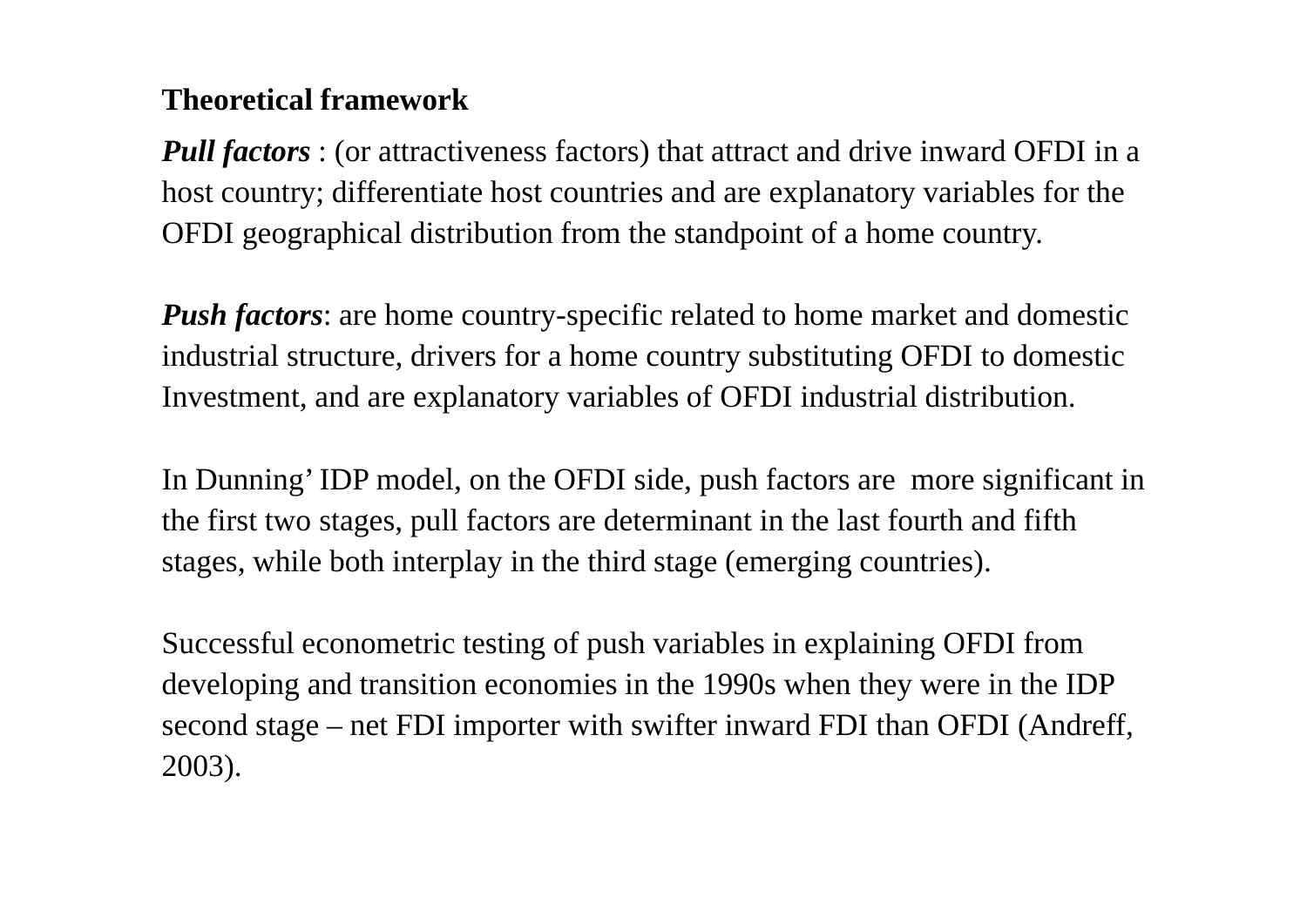## Table 1: Emergence of the BRICs multinational companies

|                   | India          | <b>Brazil</b>                  | China          | Russia         |
|-------------------|----------------|--------------------------------|----------------|----------------|
| Year of           |                |                                |                |                |
| emergence         | 1962 (or 1955) | 1975                           | 1979           | 1994           |
| First host        |                |                                |                |                |
| countries         |                | neighbour LDCs neifghbour LDCs | neighbour LDCs | "close abroad" |
| OFDI in DCs       | late $1970s$   | early 1990s                    | early 2000s    | early 2000s    |
| Advantage         | first mover    | dom. deregulation              | LLL model      | late comer     |
| Starts booming in | after 1991     | after mid-1990s                | early 1990s    | 1999           |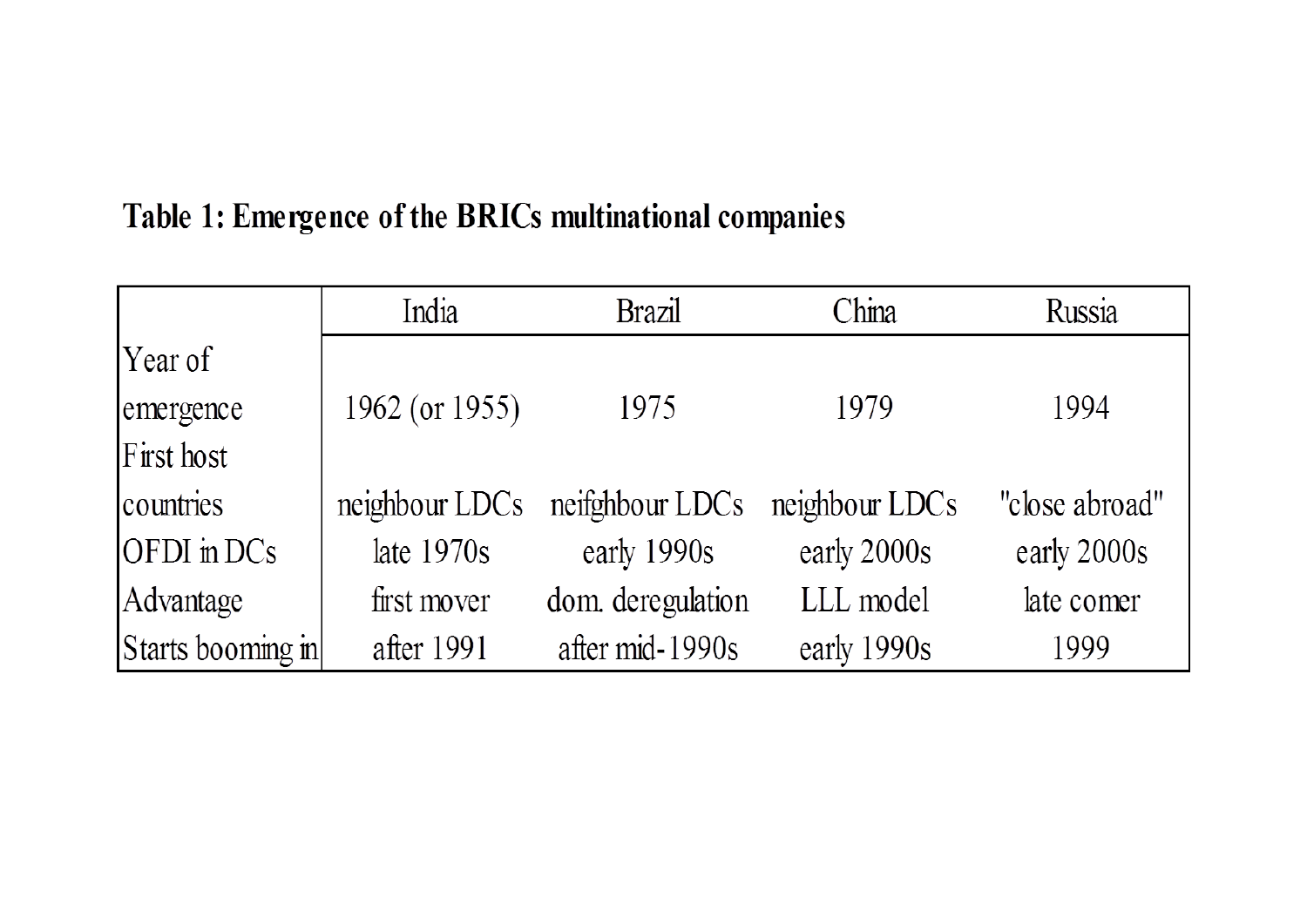| <b>OFDI</b> stock from       |      | <b>Brazil</b> | India | Russia           | China* |
|------------------------------|------|---------------|-------|------------------|--------|
| Mutiplied by                 |      | 2.5           | 16    | 13               | 3.5    |
| from 2000 to 2007            |      |               |       |                  |        |
| Growth rate in               | 2008 | 24.9          | 110.0 | $-20.5$          | 54.4   |
|                              | 2009 | $-2.8$        | 25.0  | 22.7             | 55.2   |
|                              | 2010 | 14.8          | 19.7  | 74.2             | 29.6   |
|                              | 2011 | 12.0          | 20.4  | $-16.5$          | 14.1   |
|                              | 2012 | 14.9          | 6.2   | 14.1             | 39.1   |
|                              | 2013 | 26.0          | 1.4   | 21.3             | 20.5   |
| OFDI stock/GDP               | 1999 | 1.4           | 0.1   | 2.3              | 2.5    |
|                              | 2011 | 9.0           | 6.0   | 19.5             | 5.0    |
| Outward/inward FDI stock     |      |               |       |                  |        |
|                              | 1999 | 7.4           | 6.5   | 51.9             | 8.4    |
|                              | 2011 | 30.3          | 55.2  | 79.2             | 51.4   |
| Foreign investor's rank 2012 |      | 18th          | 23rd  | 15 <sup>th</sup> | 12th   |

#### Table 2: From the golden early 2000s to muddling through the crisis

\* mainland, without Hong Kong Source: UNCTAD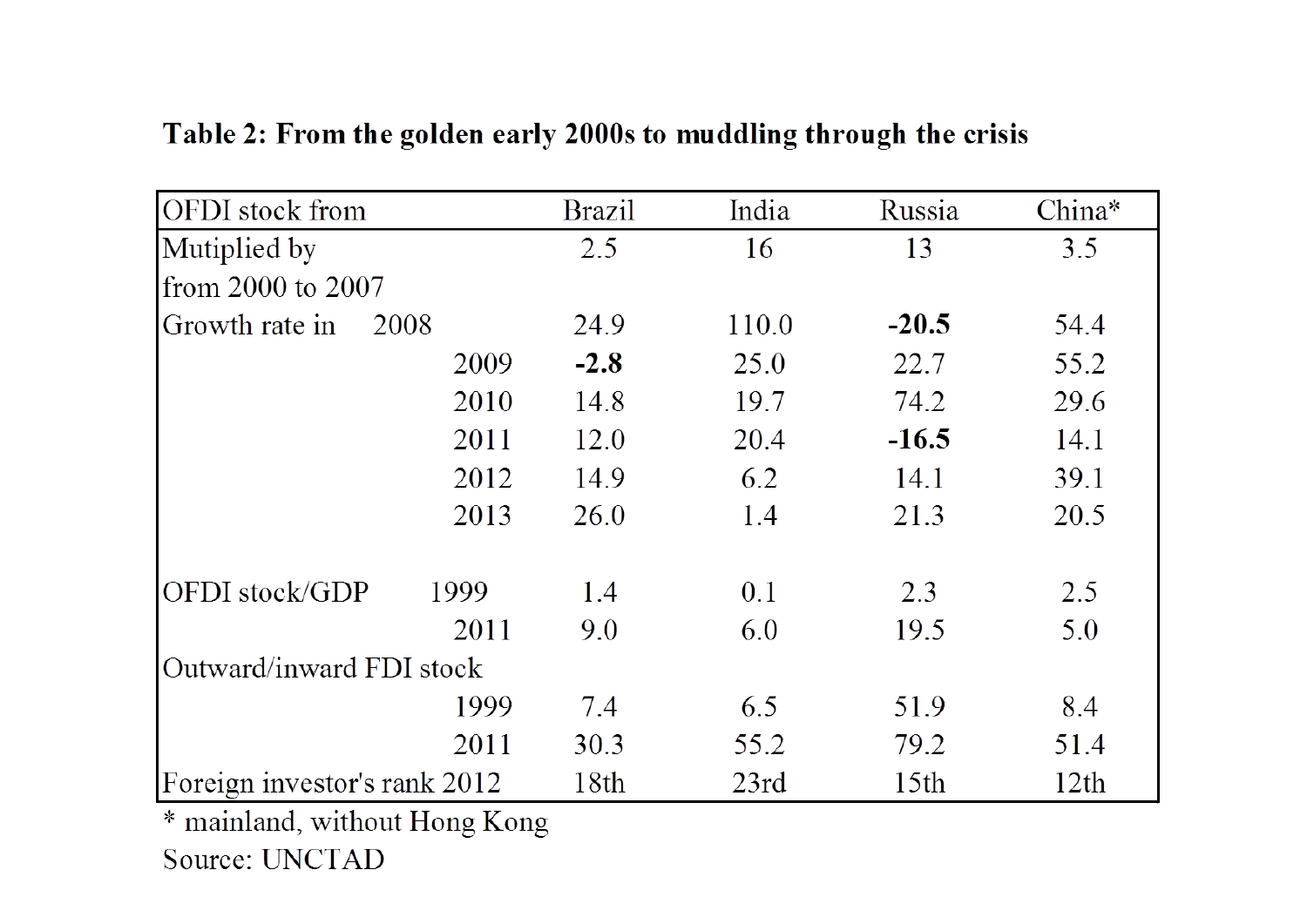### Table 3: Specificities of BRICs multinational companies

|                          | <b>Brazil's MNCs</b>  | Russia's MNCs        | India's MNCs          | China's MNCs         |
|--------------------------|-----------------------|----------------------|-----------------------|----------------------|
| Type of MNCs             | Global players &      | Transparent Inde-    | Conglomerates         | State-owned $\&$     |
|                          | small/medium          | pendants & Non-      | Family groups         | few private MNCs     |
|                          | sized MNCs            | transparent Patriots |                       |                      |
| Privileged mode of entry | transborder M&A       | transborder M&A      | transborder M&A       | transborder M&A      |
| Strategy                 | 1/ market seeking     | 1/ market seeking    | 1/ market seeking     | $1/$ asset seeking   |
|                          | $2/$ resource seeking | 2/ resource seeking  | 2/ efficiency seeking | 2/ market seeking    |
|                          | 3/ asset seeking      | $3/$ asset seeking   | $3/$ asset seeking    | 3/ resource seeking  |
|                          |                       |                      | 4/ resource seeking   | 4/ efficency seeking |
| Round tripping OFDI      | less significant      | significant          | less significant      | very significant     |
| Proportion of SOEs OFDI  | negligible            | significant          | less significant      | very significant     |
| Privatisation's MNCs     | significant           | very significant     | less significant      | very few             |
| Home monopolies          | significant           | very significant     | less significant      | significant          |
| Governance transparency  | low                   | very low             | rather good           | very low             |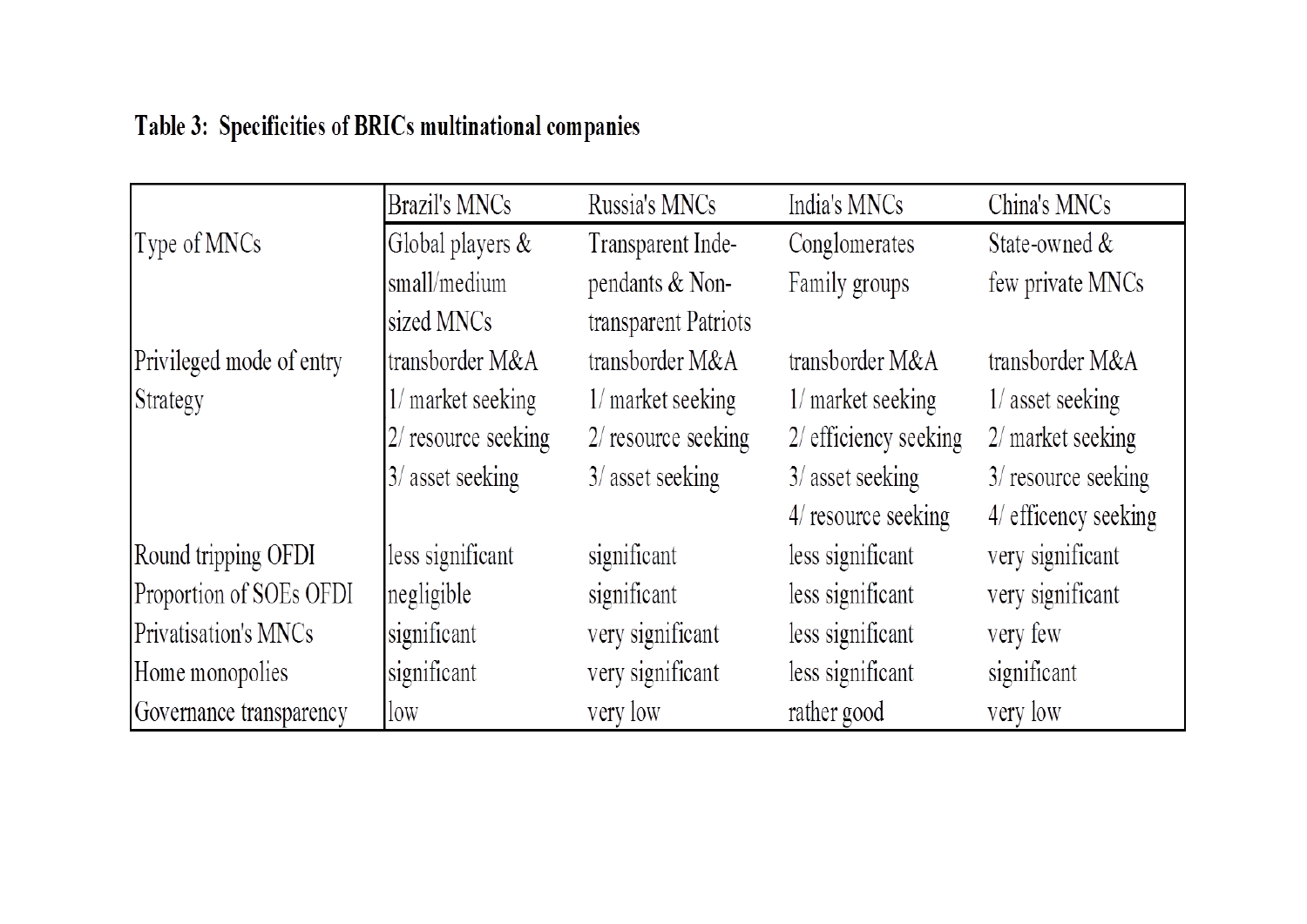|                             | <b>Brazilian OFDI</b> | Russian OFDI      | Indian OFDI     | Chinese OFDI              |
|-----------------------------|-----------------------|-------------------|-----------------|---------------------------|
| Major host countries        | $1/Tax$ havens        | $1/Tax$ havens    | $1/$ Asia       | $1/Tax$ havens            |
| (ranking)                   | $2/\text{USA}$        | $2/D$ eveloped    | $2/$ Tax havens | $2/D$ eveloped            |
|                             | $3/$ Europe           | 3/ Close abroad   | $3/$ Europe     | 3/ Asia Pacific           |
|                             | 4/ Latin America      | 4/ Former CMEA    | $4/$ USA        | 4/ Africa                 |
|                             | $5/$ Africa           | $5/$ Developing   | 5/ Middle East  | 5/ Latin America          |
| First five hosts in 2011-12 | 1/ Austria            | 1/Cyprus          | $1/$ Singapore  | $1/$ Hong Kong            |
|                             | $2/$ Cayman Islands   | 2/ Netherlands    | 2/ Mauritius    | $2/\text{V}$ irgn Islands |
|                             | 3/ Netherlands        | 3/ Virgin Islands | 3/ Netherlands  | 3/ Cayman Islands         |
|                             | 4/ Virgin Islands     | 4/ Switzerland    | $4/$ USA        | 4/ Australia              |
|                             | $5/$ USA              | 5/Luxembourg      | $5/$ UAE        | $5/$ Singapore            |

#### Table 4: Geographical orientation of BRICs OFDI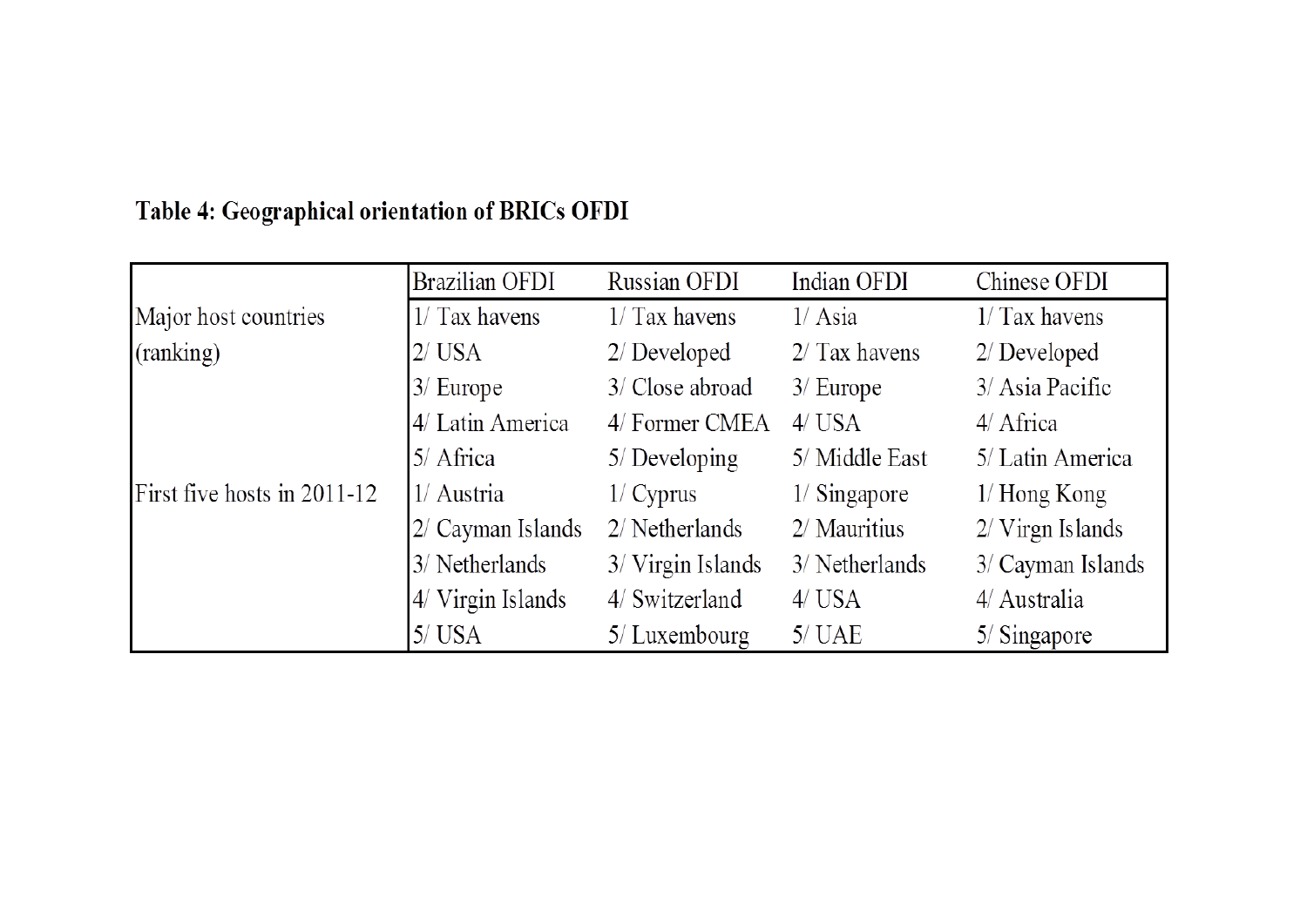### Table 5: Industrial distribution of BRICs' OFDI (2010-11)

|            | Brazilian OFDI                         | Russian OFDI                          | Indian OFDI      | Chinese OFDI |
|------------|----------------------------------------|---------------------------------------|------------------|--------------|
| First      | 1/ Finance insurance 1/ Petroleum, gas |                                       | 1/Finance        | 1/ Services  |
| ranked     | $2/$ Services to Co. $2/$ Metallurgy   |                                       | 2/ Manufacturing | $2/$ Banking |
| industries | 3/ Mining, quarrying 3/ Chemicals      |                                       | 3/ Services      | $3/$ Mining  |
|            | 4/ Petroleum, gas                      | 4/ Banking finance                    | 4/ Trade         | $4/$ Trade   |
|            | 5/ Food, beverage                      | 5/ New technologies 5/ Primary sector |                  | 5/ Transport |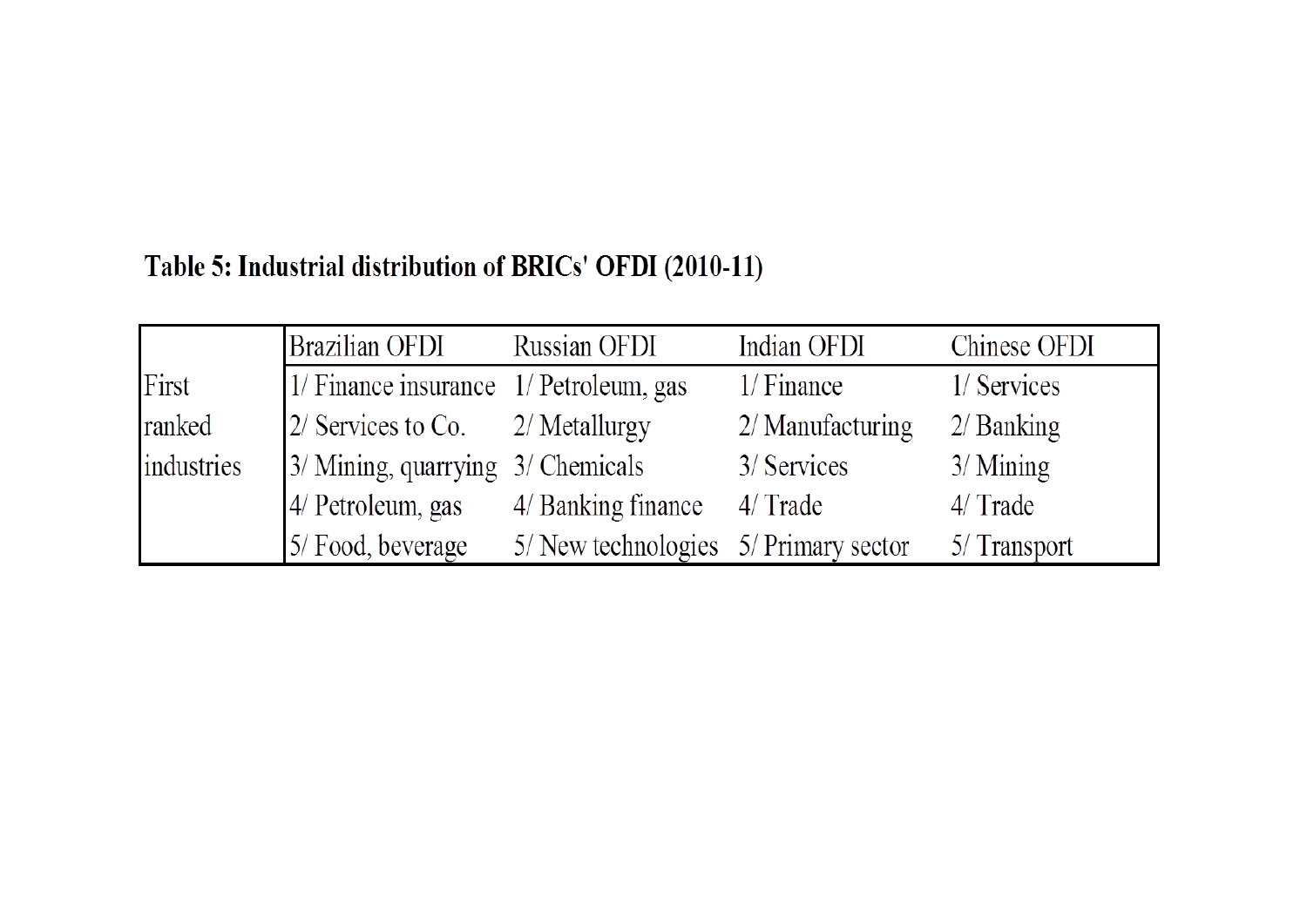| Authors                                                                                                                        | Models                                                                                                                                                    |
|--------------------------------------------------------------------------------------------------------------------------------|-----------------------------------------------------------------------------------------------------------------------------------------------------------|
| Push factors model                                                                                                             | <b>Brazil</b>                                                                                                                                             |
| Carvalho, 2009                                                                                                                 | NOI $pc = \alpha + \beta$ I GNIpcap + $\beta$ 2 GNIpcap <sup>2</sup> + $\mu$                                                                              |
| Pull factors models                                                                                                            | <b>Brazil</b>                                                                                                                                             |
| Amal & Tomio, 2012                                                                                                             | OFDI = f (GDPi, GDPi/POPi, INFi, RERi, TRDi, CDi, GDi, CCi, GEi, PSi, RLi, RQi, VAi)                                                                      |
|                                                                                                                                | Russia                                                                                                                                                    |
| Kalotay & Sulstarova, 2010                                                                                                     | $FDIMA_{rh} = a + b. GDP_h + c. GDP_r + d.NR_h + e. SER_h + f.DIST_{rh} + g.$ $\tau_{rh} + i.CIS + j.PAT_h + u_h$                                         |
|                                                                                                                                | <b>India</b>                                                                                                                                              |
| Anwar, Hasse and Rabbi, 2008)                                                                                                  | $Log Y_i = \beta_0 + \beta_1 X_i + \beta_2 X_2 + \beta X + \beta_3 X_3 + \beta_4 X_4 + \beta_5 X_5 + \beta_6 X_6 + \mu$                                   |
| Rajan, 2009                                                                                                                    | $Ln (FDIii) = \beta_0 + \beta_1 ln (GDPii) + \beta_2 ln (GDPii) + \beta_3 ln (DISTii) + \beta_4 Xijt + \eta_i + \lambda_t + vii$                          |
| Hattari & Rajan, 2010                                                                                                          | Ln $(FDI_{ii\ell}) = \beta_0 + \beta 1 \ln (GDP_{ii\ell}) + \beta_2 \ln (GDP_{ii\ell}) + \beta_3 \text{LANG}_{ii\ell} + \beta_4 \text{COLONY}_{ii\ell} +$ |
|                                                                                                                                | $\beta$ 5 DISTij + $\beta$ 6 Xijt + $\mu$ j + $\lambda$ t + vijt                                                                                          |
| Nunnenkamp, Sosa Andrés, Vadlamannati $FDI_{it} = \alpha + \beta X_{it} + \gamma X_i + \delta_t + \theta_i + \varepsilon_{it}$ |                                                                                                                                                           |
| & Waldkirch, 2012                                                                                                              |                                                                                                                                                           |
|                                                                                                                                | China                                                                                                                                                     |
| Buckley, Clegg, Cross, Voss, Rhodes                                                                                            | $OFDI = a.GDPh + b.OILh + c. PATENTh + d.TD94 + e.BITh + f. ACBIT + g.DTTh + i. ACDTT +$                                                                  |
| & Zheng, 2008                                                                                                                  | j.WTOh + k.CPh + l.DISh + m.RISKh + n.PPPh + o.ERATEh + p.INFh + q.EXPh + r.IMPh +                                                                        |
|                                                                                                                                | s. $\triangle NFDIh + uh$                                                                                                                                 |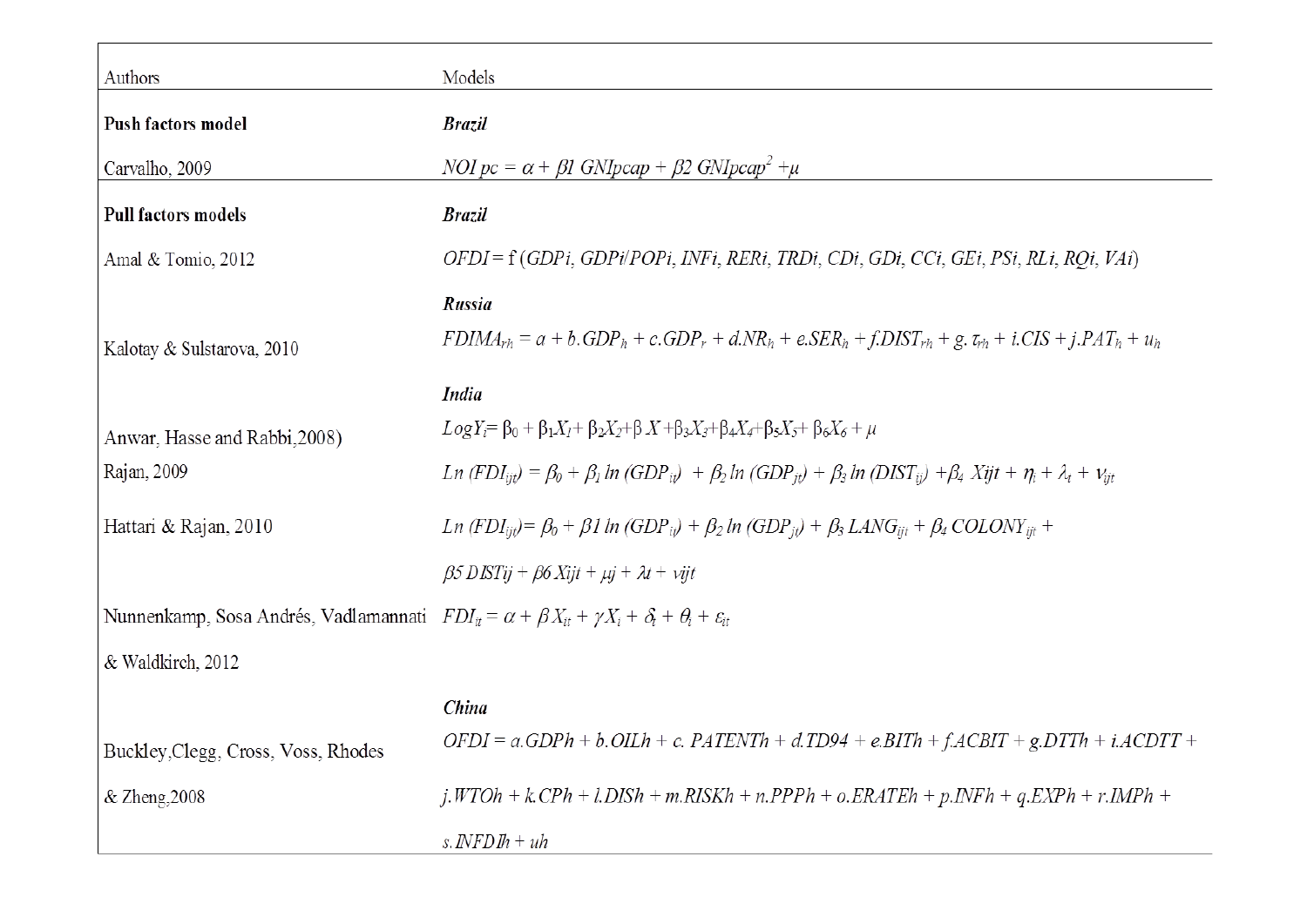## **6. The major determinants of BRICs' OFDI**

### *Push factors*

Developing and transition economies in the 1990s: GDP/capita, technological level, industrial structure of the home economy (Andreff, 2003). Brazil (above table): economic development, GDP/capita (IDP model).

#### *Pull factors* (in host countries):

Brazilian OFDI: GDP, GDP/capita, inflation, real exchange rate, trade, cultural & geographical distance, macro-governance quality (Kaufman index).

Russian OFDI: GDP i & j, natural resources, services/GDP, distance, exchange rate, registered patents, CIS member (cultural proximity).

Indian OFDI: GDP, GDP/capita, real exchange rate, distance, inflation, R&D/GDP, trade, energy production, common language, former colonial relationships (Commonwealth), Indian diaspora.

Chinese OFDI: GDP, oil-gas exports to China, patents, liberalisation of Chinese foreign exchange (1994), bilateral investment treaties, no-double taxation treaties, WTO membership, cultural proximity, distance, political risk, exchange rate, inflation, trade, market openness.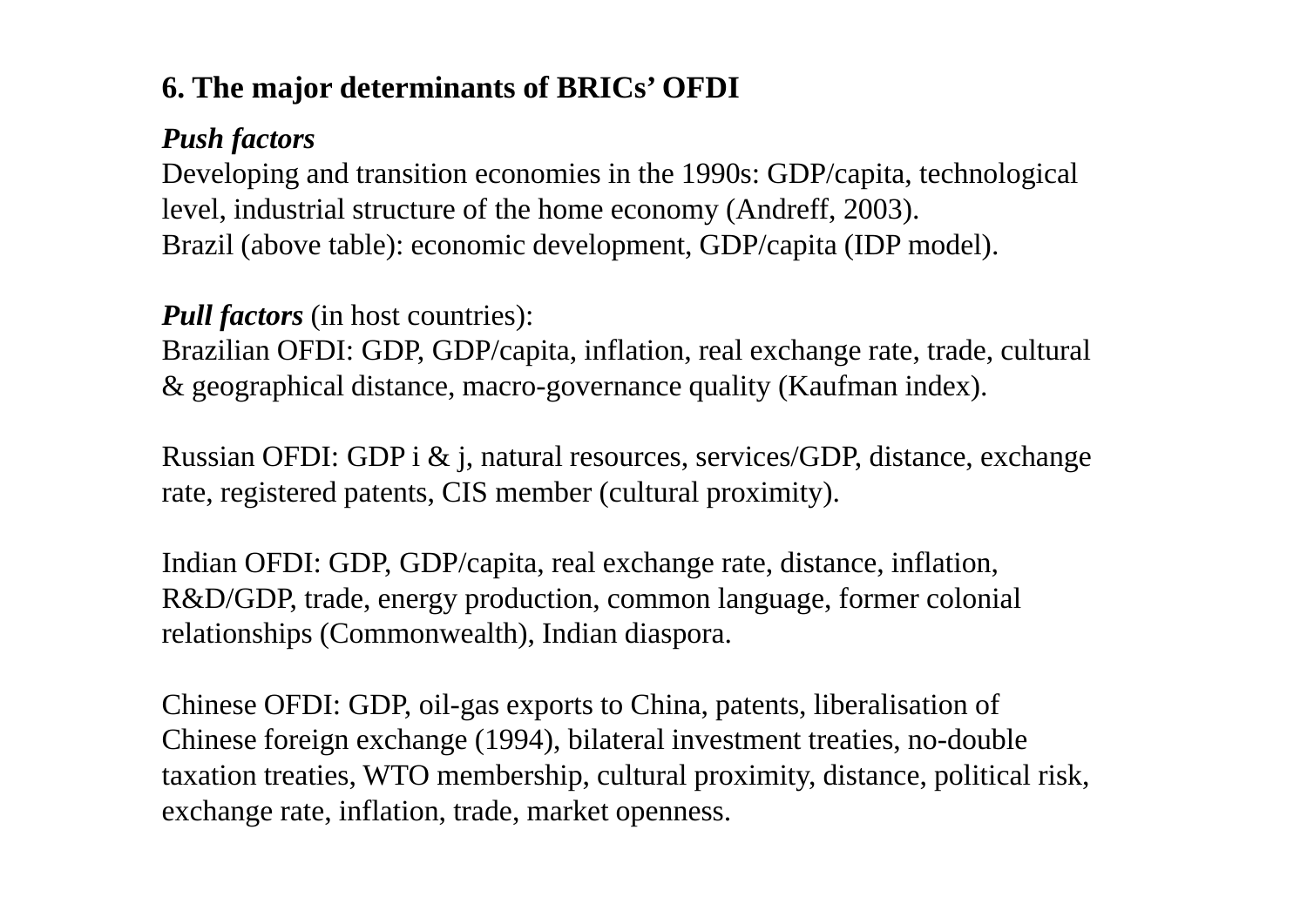## Table 6: BRIC's multinationals and the home country state

| "China Incorporated"                | <b>MNCS</b> instrumental to Russia's | India: government policies   | <b>Brazilian economic policies</b> |
|-------------------------------------|--------------------------------------|------------------------------|------------------------------------|
| state promotion of OFDI/MNCs        | economic and foreign policies        | toward OFDI                  | affecting OFDI                     |
| Go global policy since 1999         | Copy China & 'national champions'    | Liberalisation policy 1991   | No policy targeting OFDI           |
| Layers of administration support    | Creeping re-nationalisation (2000s)  | Indian MNCs' LLL approach    | Special line of credit to OFDI     |
| to OFDI and 'national champions'    | Putin/Medvedev calls (2007-08)       | OFDI automatic approval      | 2008: sovereign fund /TM&As        |
| Required government approval        | No OFDI clear promotion policy       | Access K markets liberalised | Privatisation drive & MNCs         |
| Lax credit (soft budget constraint) | MNCS used as foreign soft power      | 2011: disinvestment allowed  | Appreciation of real (1990s)       |
| with foreign exchange reserves      |                                      | without approval             |                                    |
| 84% of OFDI: stated-owned           |                                      |                              |                                    |
| Government and Party control        |                                      |                              |                                    |
| Bad governance and corruption       |                                      |                              |                                    |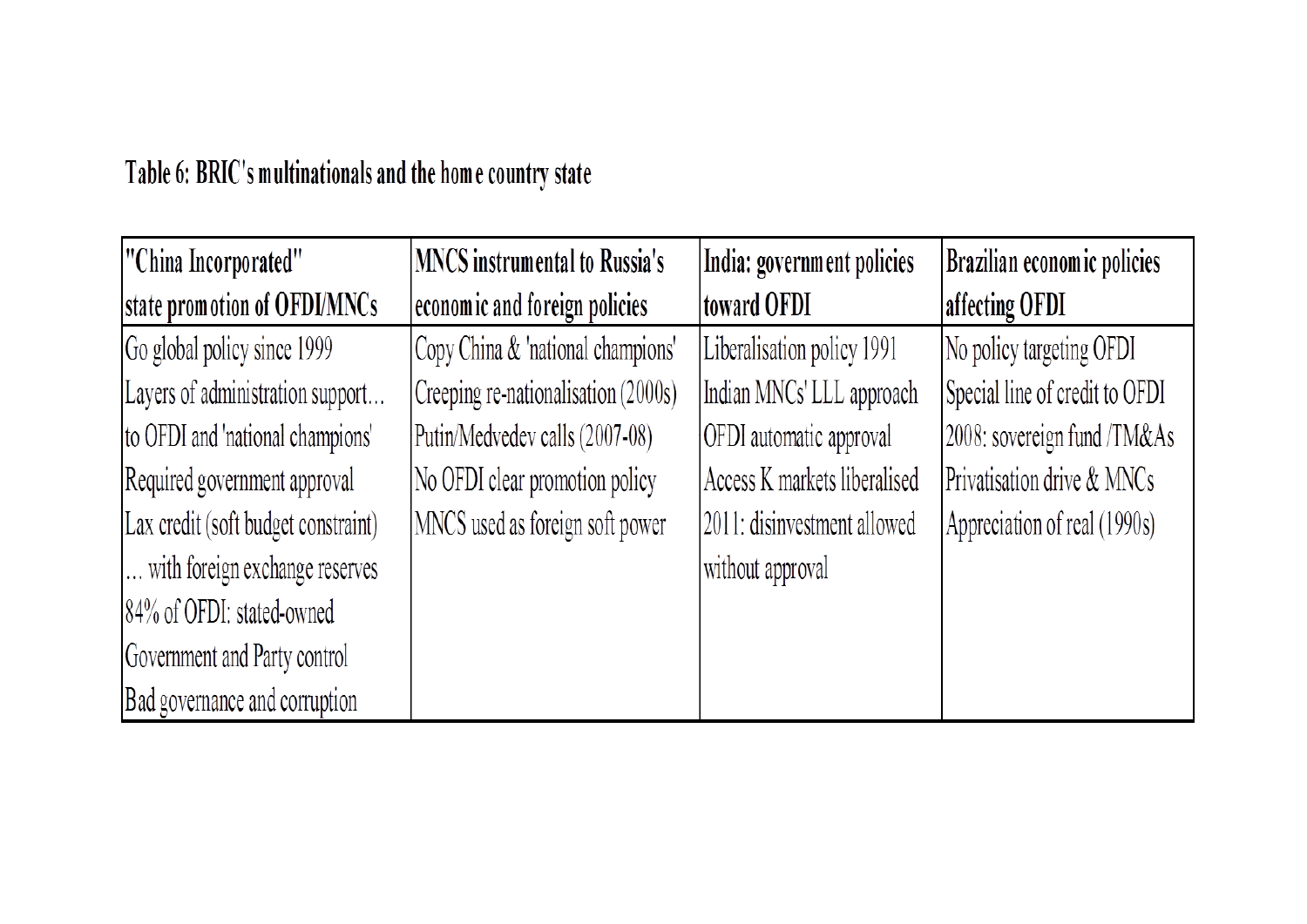#### Table 21: Similarities and differences between Brazilian, Indian, Russian and Chinese multinationals

| OFDI features and strategies of MNCS from: | <b>Brazil</b> | India       | Russia  | China       |
|--------------------------------------------|---------------|-------------|---------|-------------|
| Market-seeking strategy                    | $++$          | $+$         | $+$     | $+$         |
| Resource-seeking strategy                  | $++$          | $+$         | $+$     | $+$         |
| Efficiency-seeking strategy                |               |             |         |             |
| Asset-seeking strategy                     |               | $^{+}$      | $^{++}$ | $^{++}$     |
| Global strategy (being on the brink of)    |               | $^{+}$      |         |             |
| Transborder mergers & acquisitions         | $++$          | $+$         | $+$     | $+$         |
| Round tripping OFDI                        |               |             | $^{+}$  | $^{\rm ++}$ |
| Capital flight OFDI                        |               |             | $^{+}$  |             |
| Preliminary LLL role of inward FDI         | $^{++}$       | $^{++}$     |         | $\pm$       |
| Privileging close markets for OFDI         | $++$          | $+$         | $+$     | $+$         |
| OFDI in developed countries' markets       | $++$          | $+$         | $^{+}$  | $^{+}$      |
| OFDI in Latin America                      | $++$          |             |         | $\pm$       |
| OFDI in Africa                             |               | $^{++}$     | $^{+}$  | $^{++}$     |
| FDI in other BRICs                         |               | $^{\rm ++}$ |         |             |